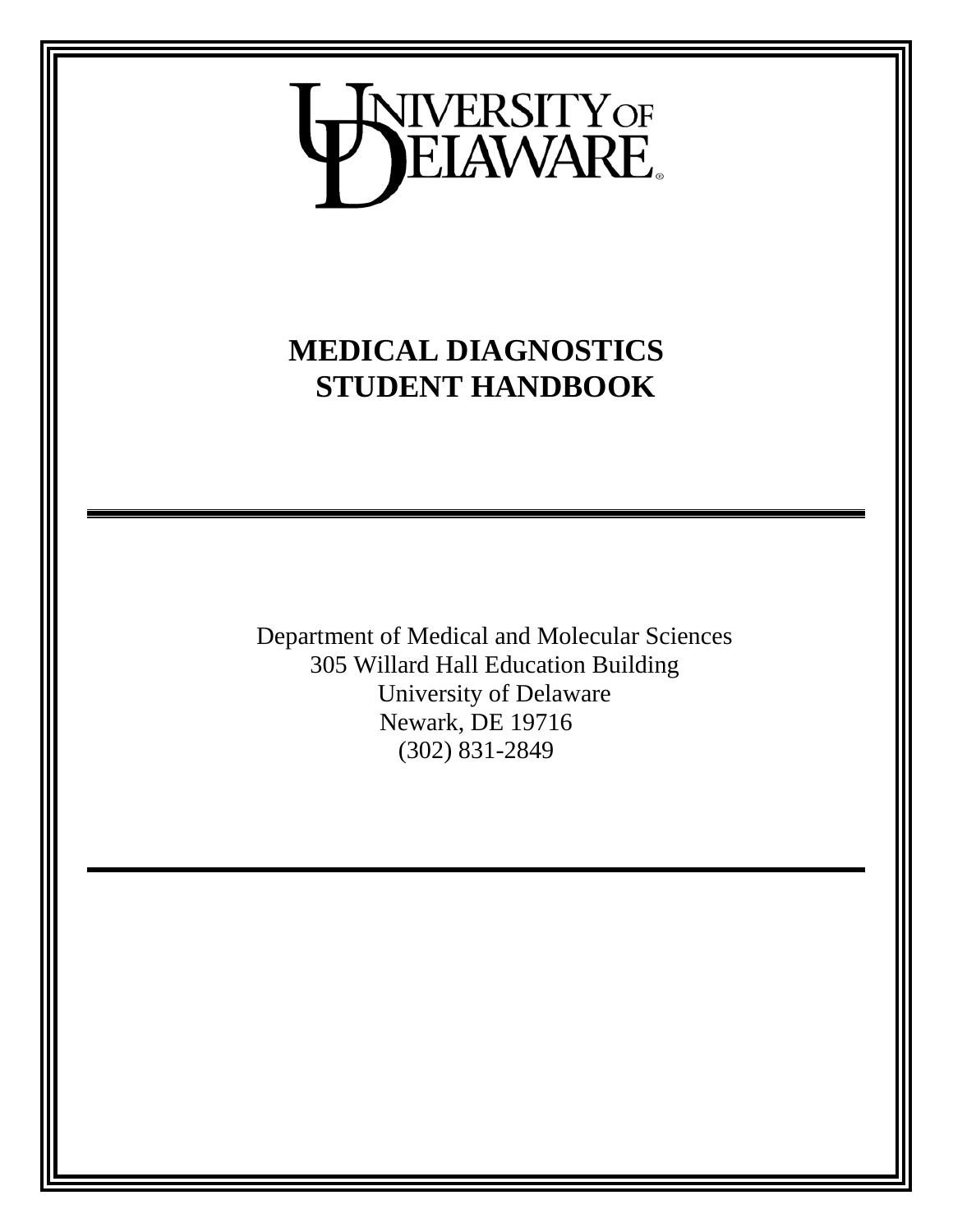In order to facilitate the success and ensure the welfare of students in the Medical Diagnostics major and in their future careers, the policies stated herein have been adopted. Feel free to contact the Program Director if you have any questions concerning Department policies.

Please indicate your understanding of these policies by **signing** on the indicated space on **page 9** and **returning a copy of the signed document to Mrs. Jodi Allen by either email or mail using the address below.** Keep a copy of the document for your records. Please **return** the signed copy of the document by **June 28th.**

## **Program Administers**

#### Donald Lehman, Ed.D., MLS(ASCP)<sup>CM</sup>, SM(NRCM) Professor Medical Diagnostics Program Director

305 Willard Hall Education Building University of Delaware 302.831.8432 dlehman@udel.edu

#### **Diana Levering**

Academic Support Coordinator 305 Willard Hall Education Building University of Delaware 302.831.2849 levering@UDel.Edu

#### **Jodi Allen**

Administrative Assistant 305 Willard Hall Education Building University of Delaware 302.831.2849 joallen@udel.edu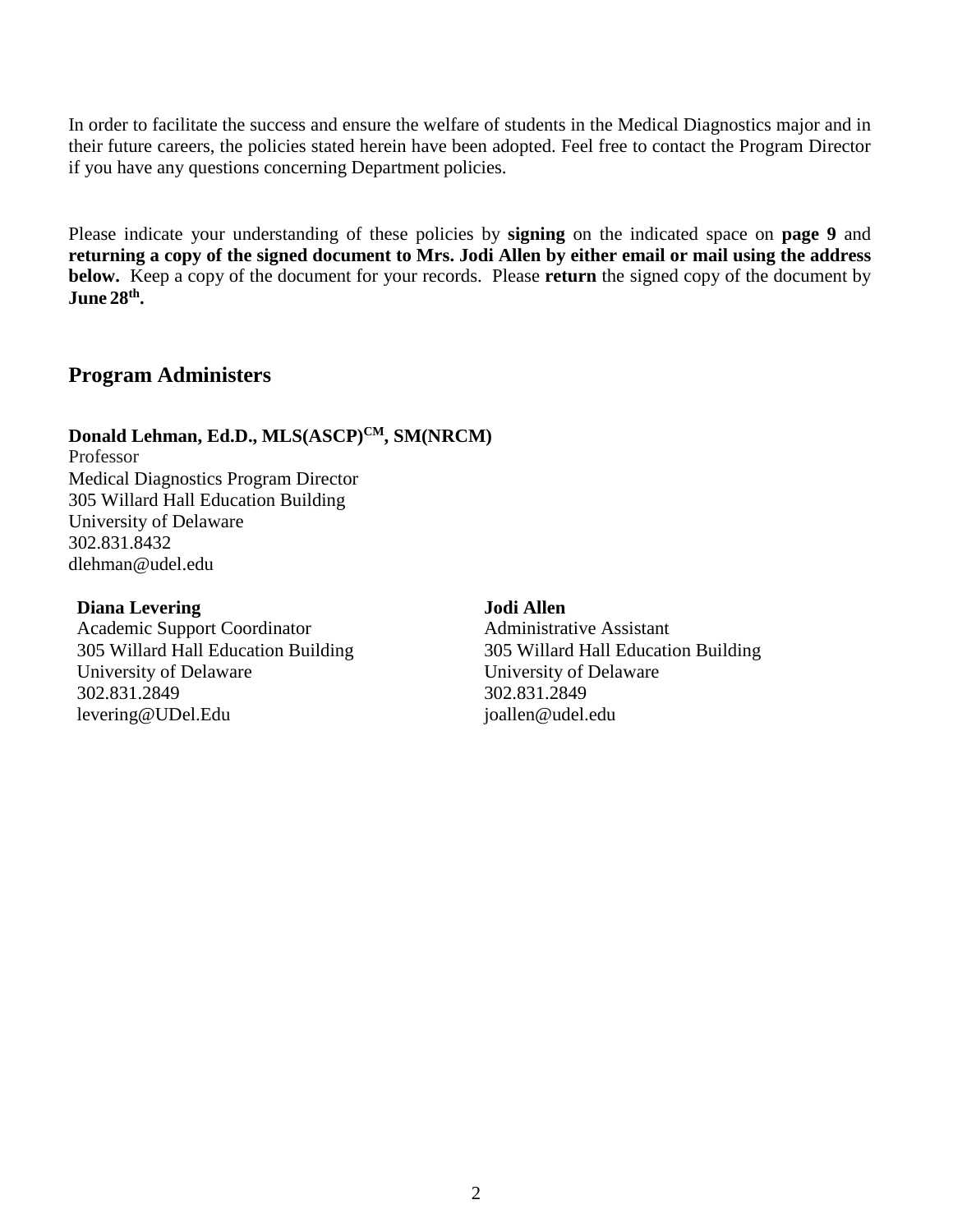# **DEPARTMENT OF MEDICAL AND MOLECULAR SCIENCES MISSION STATEMENT**

**The Department of Medical and Molecular Sciences is committed to providing skilled, critically-thinking practitioners equipped to be future leaders in health sciences. In this pursuit, the Department is committed to active engagement of undergraduate and graduate students in experiential learning, to forming collaborative partnerships with educational, clinical, industrial and research experts locally and globally, to discovering innovative breakthroughs in research that contribute to the health and basic sciences body of knowledge, and to functioning as an expert resource regarding all issues related to Medical and Molecular Science.**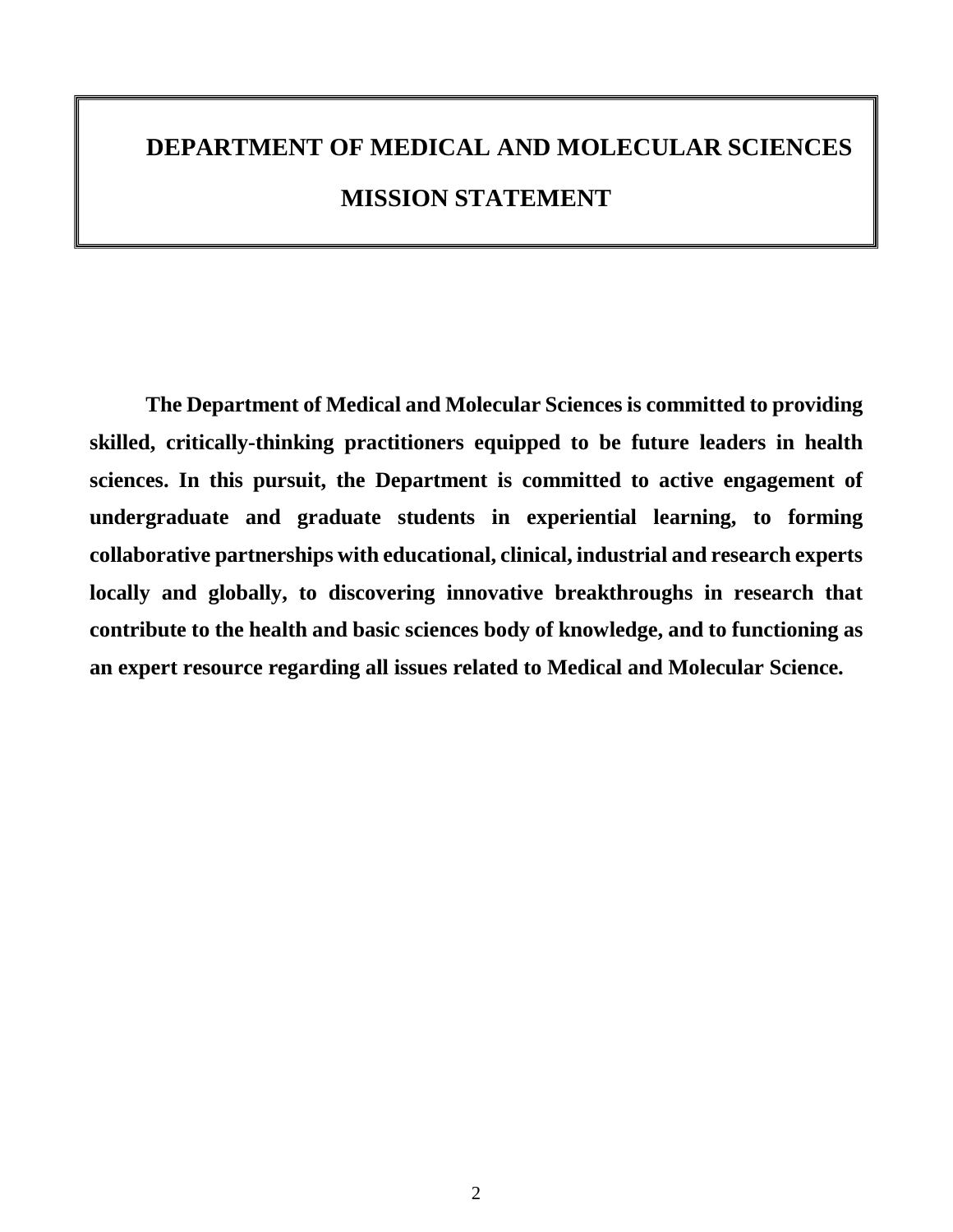## **I. GOALS AND COMPETENCIES REQUIRED OFSTUDENTS**

It is the goal of the University of Delaware to encourage students to achieve their highest standard of scholarship and to help them assume responsibility for developing and achieving their own goals and objectives. In accordance with this, the primary educational goals of the Department of Medical and Molecular Sciences are to provide students with an excellent comprehensive education in medical diagnostics leading to a baccalaureate degree, to prepare students to function in professional positions as practitioners for the healthcare environment of the  $21<sup>st</sup>$  century, and to prepare students to be life-long learners so as to remain current with advances in medical science.

The curriculum design assures student-oriented instruction in the pathology of disease and the theory of diagnostic laboratory procedures. The capstone course, MMSC 462 Experiential Learning, is a continuum of this specialized, medical education and is designed to broaden the student's education and experience. This approach to medical education enables students to graduate from the University prepared to enter professional and graduate schools.

The Medical Diagnostics major's educational objectives, listed below, encompass each area of laboratory services including clinical chemistry, hematology, hemostasis, immunohematology, immunology, microbiology, molecular diagnostics/genetics, and urinalysis and body fluids. To accomplish the educational goals of the program and some of the general education goals of the University, the curriculum incorporates cognitive competencies. After successfully attending lectures and completing assignments, the student will be able to:

- Utilize scientific principles (e.g., physiology, immunology, biochemistry, genetics, microbiology, etc.), laboratory principles, and methodologies as they apply to the clinical and medical settings.
- Interpret accurately laboratory test data and determine their clinical significance.
- Communicate, through oral and written skills, effectively and professionally to enable consultative and educational interactions with healthcare personnel, the public, and patients in order to function successfully as a member of the healthcare team.
- Demonstrate ethical behavior and professionalism, maintain confidentiality of patient information, and participate in continuing education for one's own professional career development.
- Develop skills and knowledge to become life-long learners.
- Evaluate published scientific studies utilizing knowledge of research design.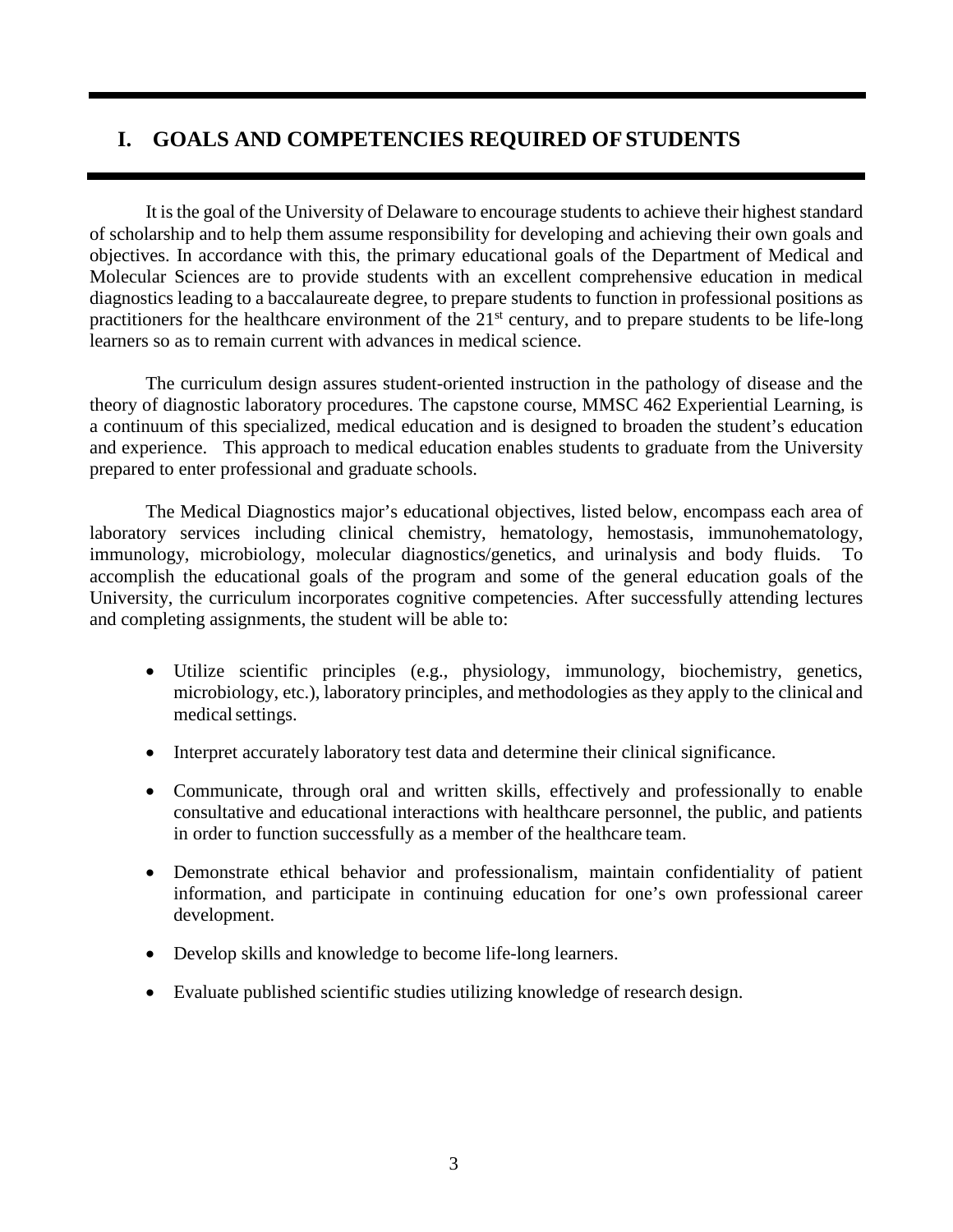#### **General Education Goals of the University**

After successfully attending lectures and completing assignments in the liberal arts courses, the student will be able to:

- Read critically, analyze arguments and information, and engage in constructive ideation.
- Communicate effectively in writing, orally, and through creative expression.
- Work collaboratively and independently within and across a variety of cultural contexts and a spectrum of differences.
- Critically evaluate the ethical implications of what they say and do.
- Reason quantitatively, computationally, and scientifically.

## **II. ESSENTIAL FUNCTIONS REQUIRED OF STUDENTS**

As a Medical Diagnostics major, you have chosen to pursue a healthcare profession, where honesty and integrity are critical personal characteristics required both in academic studies and in the practice of the medical profession. Successful students are self-sufficient, problem-solvers who like the challenge and responsibility that careers in healthcare provide. In order for graduates to maintain their competence, they need to be life-long learners. As a Medical Diagnostic student, you must develop skills and the know how to find information and to be self-learners. The principles that embody the Essential Functions are applicable to the many career opportunities that exist in healthcare. Physicians, physician assistants, dentists, optometrists, etc. need to possess the same qualities that are detailed in the Essential Functions including but not limited to manual dexterity, good eye-hand coordination, safe utilization of equipment, accuracy, maintaining composure in stressful situations, utilizing independent judgment, exercising good communication skills, demonstrating ability to comprehend scientific and medical information, and maintaining patient confidentiality. The Essential Functions are comprised of emotional and professional/intellectual demands and are the expectations for a student who plans to pursue graduate or professional school upon graduation.

The *emotional demands* required of students include the ability to:

- 1. Maintain composure and professionalism while providing appropriate services under stressful situations, such as time constraints, emergencies, rudeness, etc.
- 2. Utilize independent judgment and act logically in the performance of one's duties.
- 3. Organize and accept responsibility for one's work, including acknowledgement of errors or uncertainty and acceptance of constructive criticism.
- 4. Employ sufficient psychological stability to consistently and dependably utilize critical thinking in order to formulate and implement safe and ethical healthcare decisions in a variety of healthcare settings.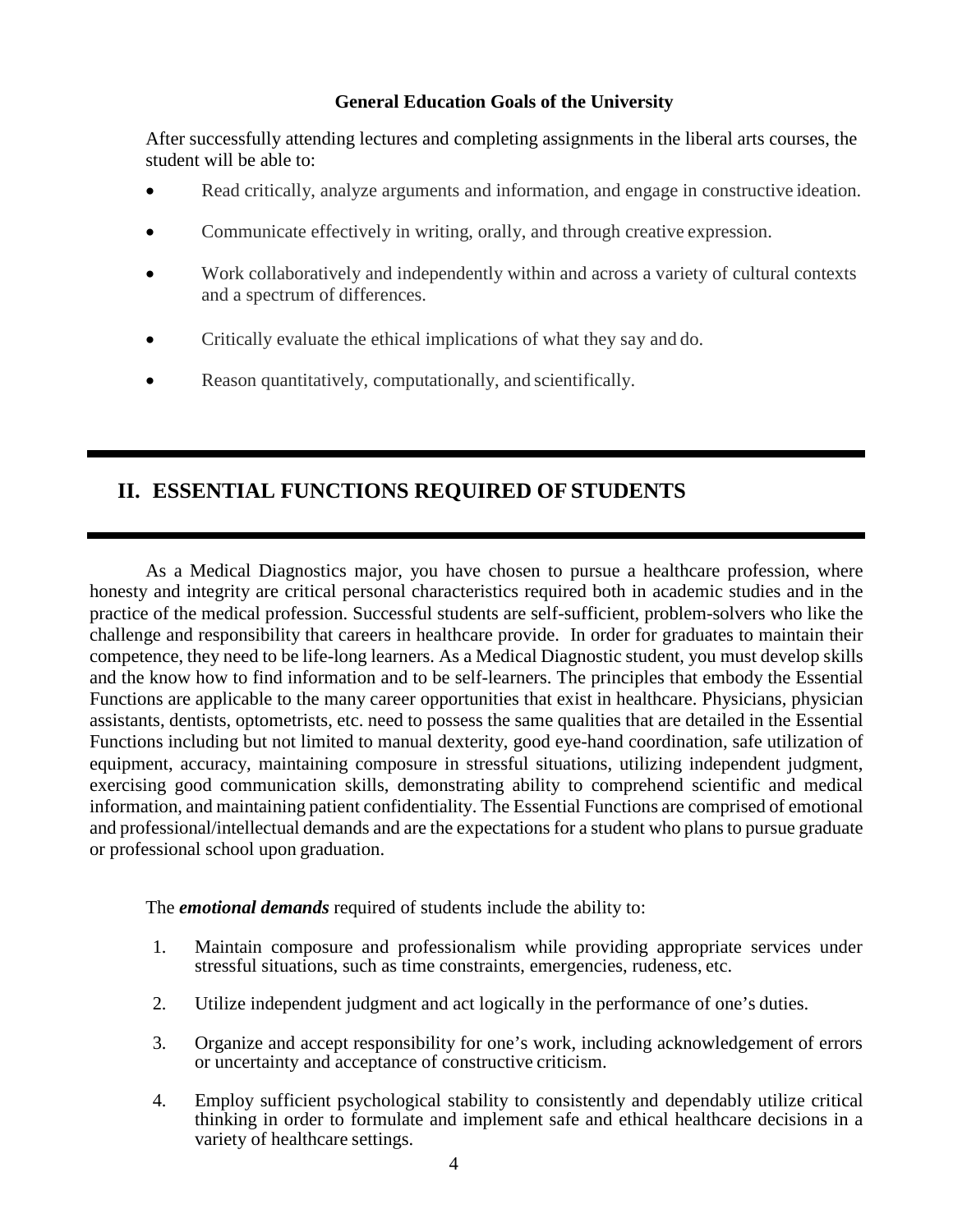The *professional/intellectual demands* required of students include the ability to:

- 1. Communicate in a professional, positive, tactful manner with patients, physicians, nurses, and other healthcare and non-healthcare employees.
- 2. Communicate understandably, comprehend, and follow directions in English as evidenced by verbal, written, and reading skills.
- 3. Communicate, through the use of assistive devices (e.g., hearing aids, phone receivers, etc.) if needed, so as to converse understandably in English.
- 4. Maintain patient confidentiality and exercise ethical judgment, integrity, honesty, dependability, and accountability in the performance of one's responsibilities.
- 5. Demonstrate the intellectual skills required to comprehend scientific and medical information, perform mathematical calculations, analyze information, evaluate information, and use critical thinking skills to solve problems.
- 6. Maintain a well-groomed, neat, professional appearance.

## **III. HEALTH AND SAFETY REQUIREMENTS**

While not required in the undergraduate curriculum, many graduate educational programs that lead to healthcare careers, including those for physicians, physician assistants, dentists, optometrists, podiatrists, etc., require undergraduate students to experience the particular career by participating in clinically oriented activities. The number of clinical service hours performed and the type of facility in which the service is performed vary among the career options. Students should inquire about the clinical experience early in the freshman year to be sure that they meet the requirements of their chosen graduate education. The best way to obtain patient contact is by the student volunteering in a health-related environment such as a hospital, emergency department, ambulance corps, neighborhood clinic, physician's office, nursing home, etc.

#### • **Health Requirements**

To safeguard the health and safety of staff and patients when performing educational activities in the clinical setting, students may be required to have a routine physical examination before the start of volunteer activities. The physical examination provides verification that the student appears to be free from disease or any impediment which would interfere with normal activity, study, or physical effort.

#### • **Immunizations**

Before starting clinical activities, students may be required to have specific testing and/or immunization (or documentation thereof) for hepatitis B virus, tetanus, measles (rubeola), mumps, and rubella (MMR), varicella (chicken pox), influenza and tuberculosis (2-step PPD tuberculin skin test or QuantiFERON® test). Students might be required to submit documentation of immunity as evidenced by positive immune titers for several of these diseases. For the safety of patients, healthcare institutions have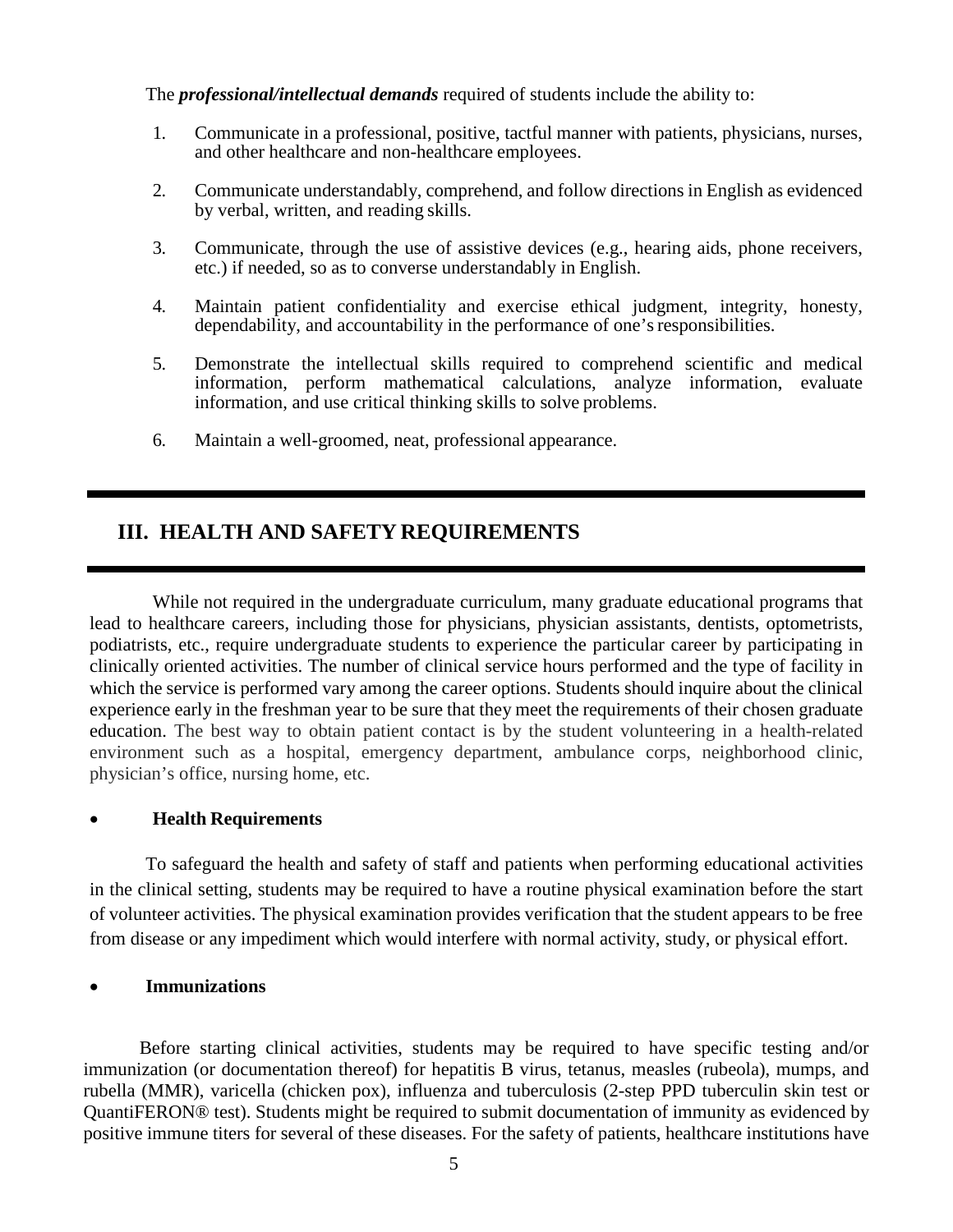the right to refuse student participation, if the student is unwilling to comply with immunization requirements.

Healthcare personnel are among those at increased risk for acquiring hepatitis B virus infection due to their frequent contact with human blood and other body fluids**.** A student who wishes to be immunized may receive the injections from his or her primary care provider. **Such immunizations should begin at least six months prior to volunteer activities.** Alternatively, the vaccine is available through Student Health Services paid for by the student. The vaccine is administered as a series of three injections given at appropriate intervals over a six-month period. If a student has been vaccinated previously, most hospitals will require a blood test to determine antibody titer to the hepatitis B virus or an additional booster.

#### • **Drug Screening, Criminal Background Check, and Other Requirements**

Before starting clinical activities, a student may be required to complete a urine drug screening and a criminal background check. There are some requirements that may be specific to certain healthcare institutions, including but not limited to: child abuse registry investigation and adult abuse registry investigation. For the safety of patients, healthcare institutions reserve the right to request a urine drug screening and such criminal/abusive background checks at the commencement of clinical activities.

#### • **Important Note**

Students should be aware that results from the criminal background check, urine drug screening, child abuse registry investigation, and adult abuse registry investigation could prevent the student's ability to participate in clinical activities at healthcare institutions. In addition, candidates applying for employment in healthcare are typically required to undergo a criminal background check and urine drug screening. Each student should use sound judgment and avoid situations which could result in poor decisions. Failure to do so could jeopardize the student's ability to complete graduate medical education, thus impacting future career goals in healthcare.

## **IV. ACADEMIC REQUIREMENTS**

#### • **Grading**

**Students must obtain a grade of C- or higher in each of the Department of Medical and Molecular Sciences (MMSC) courses to progress in the Medical Diagnostics major. A grade of Crequires attainment of a minimal grade of 70%. Grades are not curved, and Medical and Molecular Sciences courses are offered only once a year.** To avoid problems that may impede progression in the major, a student who finds himself/herself/zirself in academic difficulty is encouraged to seek assistance from the Office of Academic Enrichment and the Center for Counseling and Student Development. **NOTE**: In accordance with University policy, courses taken at another institution must be graded C or better to transfer, i.e., a grade of C- is **not** acceptable for transfer. See http://www.udel.edu/registrar/transfer/transins.html.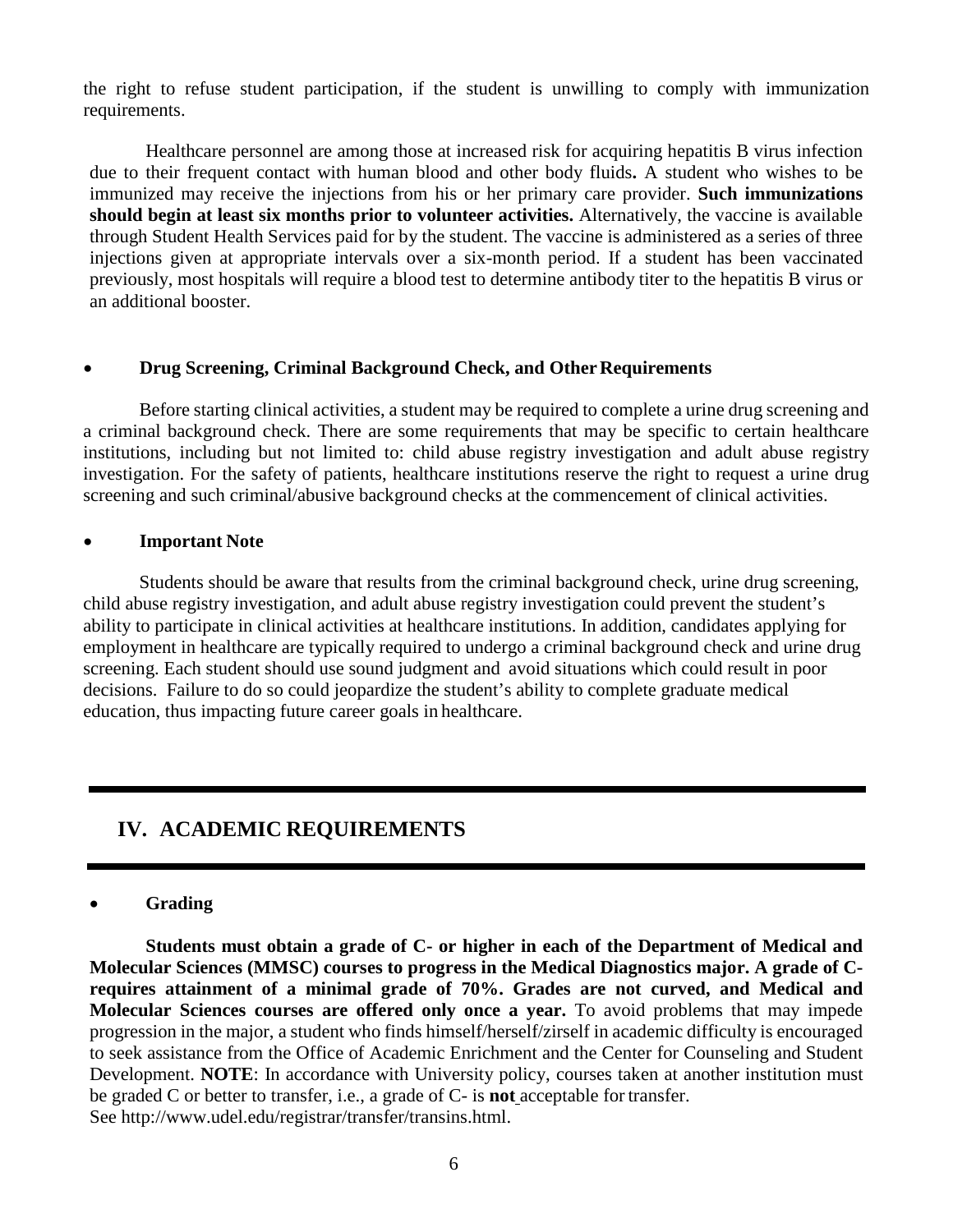#### • **Lecture Attendance**

**Attendance at all Medical and Molecular Sciences lectures is highly recommended**. Individual faculty might require attendance. The student must abide by the regulations set forth in each Medical and Molecular Sciences course, so the student should consult the policy contained in each course manual. In general, absence from class due to illness, death of a family member, a personal emergency, or observance of a religious holiday will constitute cause for an excused absence. Examples of unexcused absences include but are not limited to scheduling routine medical and dental appointments, expanding spring break beyond its allotted time, or scheduling other travels for personal reasons.

#### • **Computerized Testing**

The Department of Medical and Molecular Sciences utilizes ExamSoft to administer in-class examinations. In several Department courses, students will be required to bring a laptop or tablet to the classroom to participate in testing.

#### • **Student Grievances and Disciplinary Action**

Honesty and reliability are essential in the medical profession, and these qualities are emphasized in all of the undergraduate professional courses. Any incidence of personal misconduct, suspected cheating on an examination, plagiarism, or any other form of academic dishonesty by a student will be communicated to the Office of Student Conduct. If warranted, the incidence may be adjudicated by the Undergraduate Student Conduct System. Determination of misconduct may result in an F in the course and automatic dismissal from the Medical Diagnostics major.

Student grievances are handled according to the policies of the Department of Medical and Molecular Sciences, the College of Health Sciences, and the University at large. Students should refer to the *University of Delaware Student Guide to University Policies* for detailed information on academic and non-academic grievance procedures (available at http://www.udel.edu/stuguide/current).

## **V. PROFESSIONAL SCHOOL REQUIREMENTS**

#### • **Health Professions Evaluation Committee**

A student whose educational goal is to attend a professional school, to include medical, dental, optometry, or podiatry, should become familiar with the Health Professions Evaluation Committee (HPEC) no later than the junior year. *Please note, students pursuing graduate education as a physician assistant are not expected to open a file with this Committee.* HPEC is a University committee composed of University faculty and local physicians, who evaluate the credentials of perspective candidates for medical and dental school admission. A junior student must complete their HPEC pre-med file, be interviewed by two HPEC members in preparation for the University's evaluation of the student's record, and take the appropriate standardized admission exam, e.g., MCAT, DAT, or GRE. A student may open an HPEC file as early as the freshman year, most often during the sophomore year and no later than the junior year. For additional information about HPEC, refer to http://sites.udel.edu/healthpro/hpec\_home.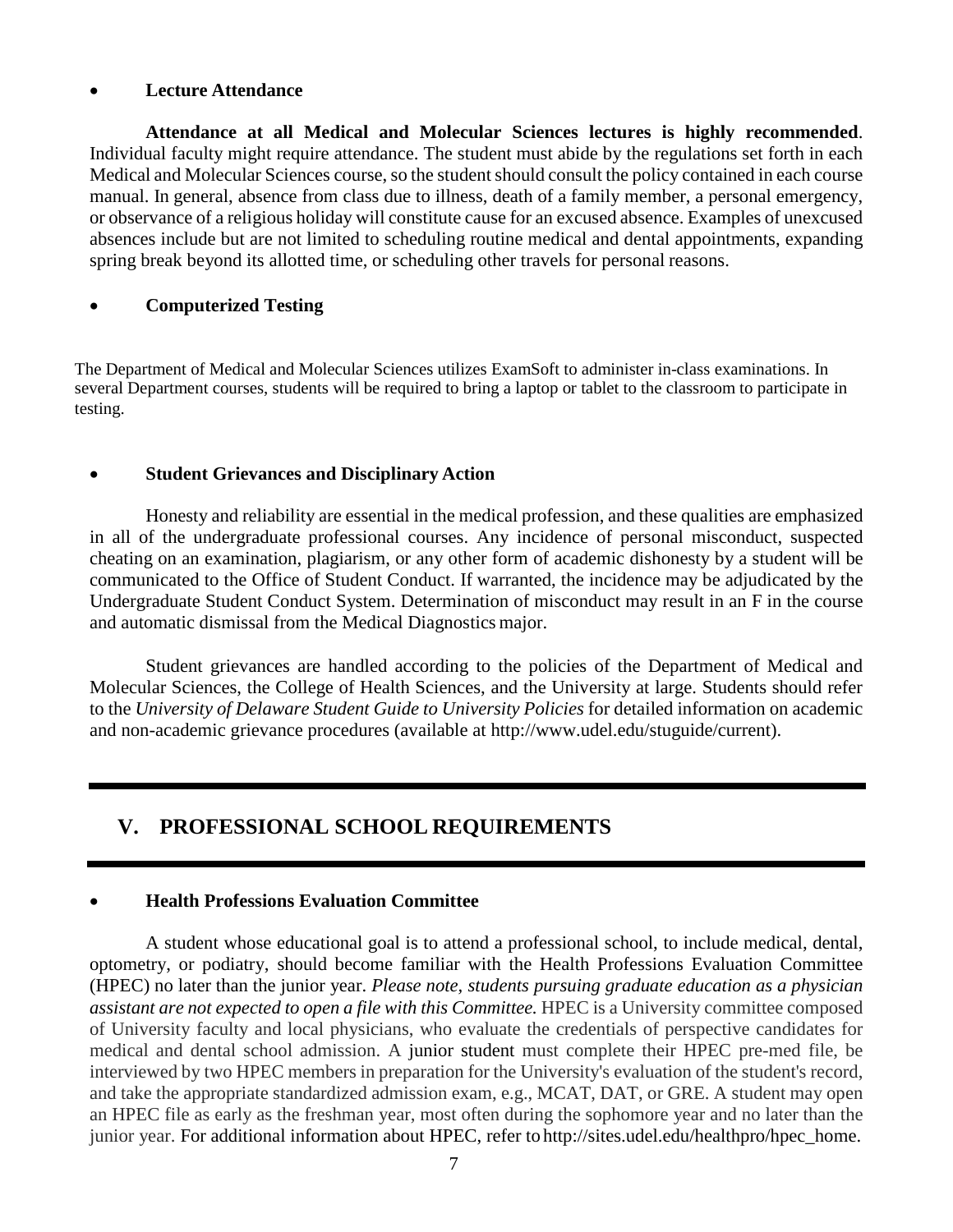#### • **Center for Health Profession Studies**

The Center for Health Profession Studies focuses on assisting students who are interested in careers in the health professions. The Center helps to assist students who want to pursue careers in medicine, dentistry, optometry, podiatry, physician assistant, advanced practice registered nurse, pharmacy, physical/occupational therapy and other health profession programs.

For additional information about the Center for Health Profession Studies, refer to https://sites.udel.edu/healthpro.